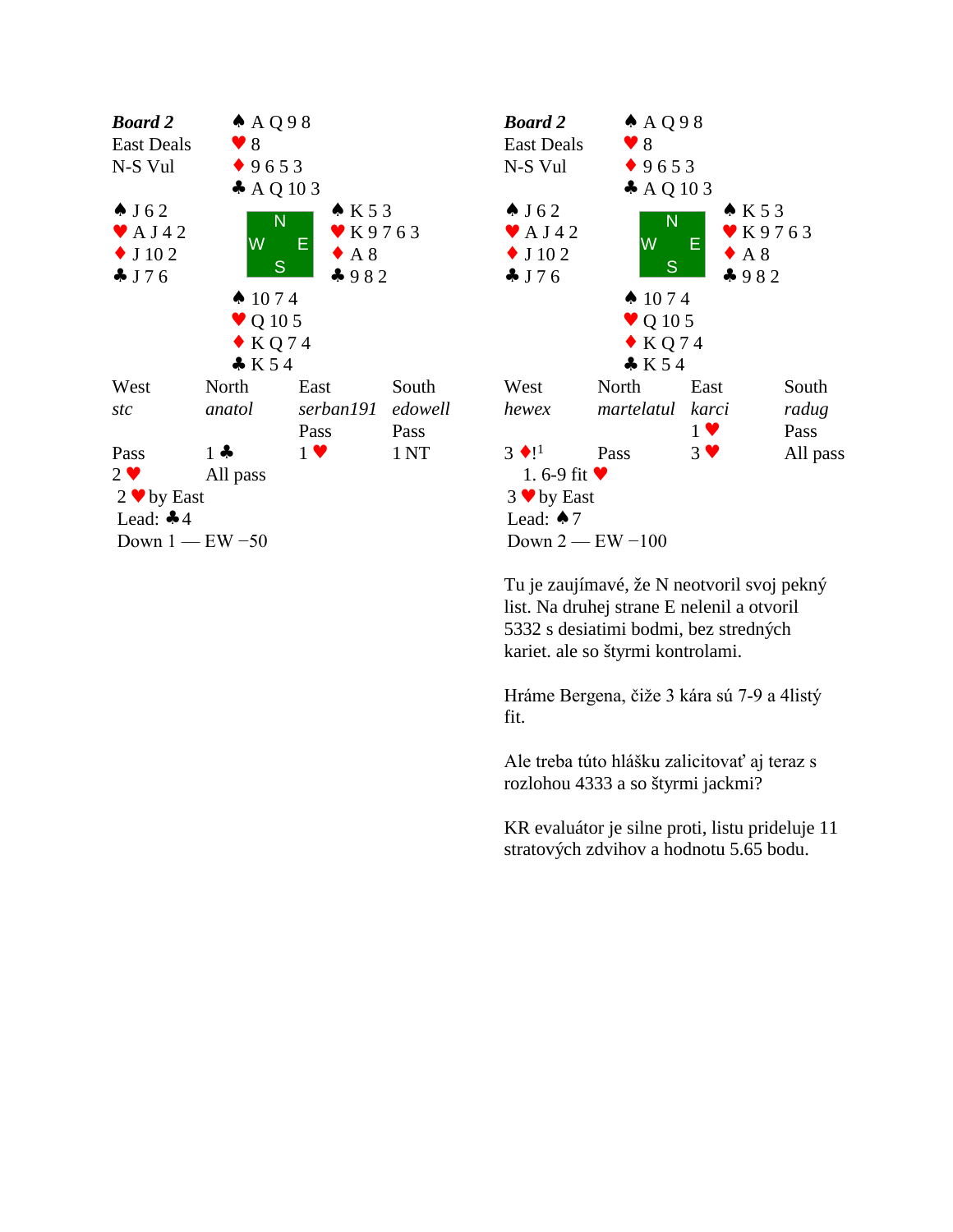

Markovací problém prvý raz. S vynáša kráľa, na stole QJ, partner hraje povzbudivú trojku. Ukazuje dubl alebo srdce desiatku :)?

| <b>Board 3</b>                                                |                  | $\triangle Q8632$          |                                                                             |               |  |
|---------------------------------------------------------------|------------------|----------------------------|-----------------------------------------------------------------------------|---------------|--|
| South Deals                                                   | $\bullet$ 83     |                            |                                                                             |               |  |
| E-W Vul                                                       | $* 852$          |                            |                                                                             |               |  |
|                                                               | J53              |                            |                                                                             |               |  |
| $\bullet$ K95<br>$\bullet$ Q J<br>$\triangle$ AK9643<br>4 108 | W                | N<br>Е<br>S                | $\triangle$ AJ7<br>$\bullet$ 107652<br>$\triangle$ Q J 10<br>$\clubsuit$ AQ |               |  |
|                                                               | $\spadesuit$ 104 |                            |                                                                             |               |  |
|                                                               |                  | $\blacktriangleright$ AK94 |                                                                             |               |  |
|                                                               | $\bullet$ 7      |                            |                                                                             |               |  |
|                                                               |                  | K97642                     |                                                                             |               |  |
| West                                                          | North            | East                       |                                                                             | South         |  |
| hewex                                                         |                  | martelatul karci           |                                                                             | radug         |  |
|                                                               |                  |                            |                                                                             | Pass          |  |
| $1 \bullet$                                                   | Pass             | $1 \vee$                   |                                                                             | $2 \bullet$   |  |
| $2 \bullet$                                                   | Pass             | 3 ÷!                       |                                                                             | Pass          |  |
| $3 \bullet$                                                   | Pass             | 3 <sub>NT</sub>            |                                                                             | All pass      |  |
| 3 NT by East                                                  |                  |                            |                                                                             |               |  |
| Trick                                                         | Lead             | 2nd                        | 3rd                                                                         | 4th           |  |
| 1. S                                                          | $\mathbf{A}$     | J                          | 8                                                                           | 2             |  |
| 2. S                                                          | $\spadesuit$ 10  | $5\overline{)}$            | $\overline{2}$                                                              |               |  |
| 3.E                                                           | $\bullet$ 7      | K                          | Q                                                                           | $\frac{J}{3}$ |  |
| Made $5$ — EW +660                                            |                  |                            |                                                                             |               |  |

Nie dosť dobre chápem, čo chcel East svojou klasickou hláškou 3 trefy dosiahnuť.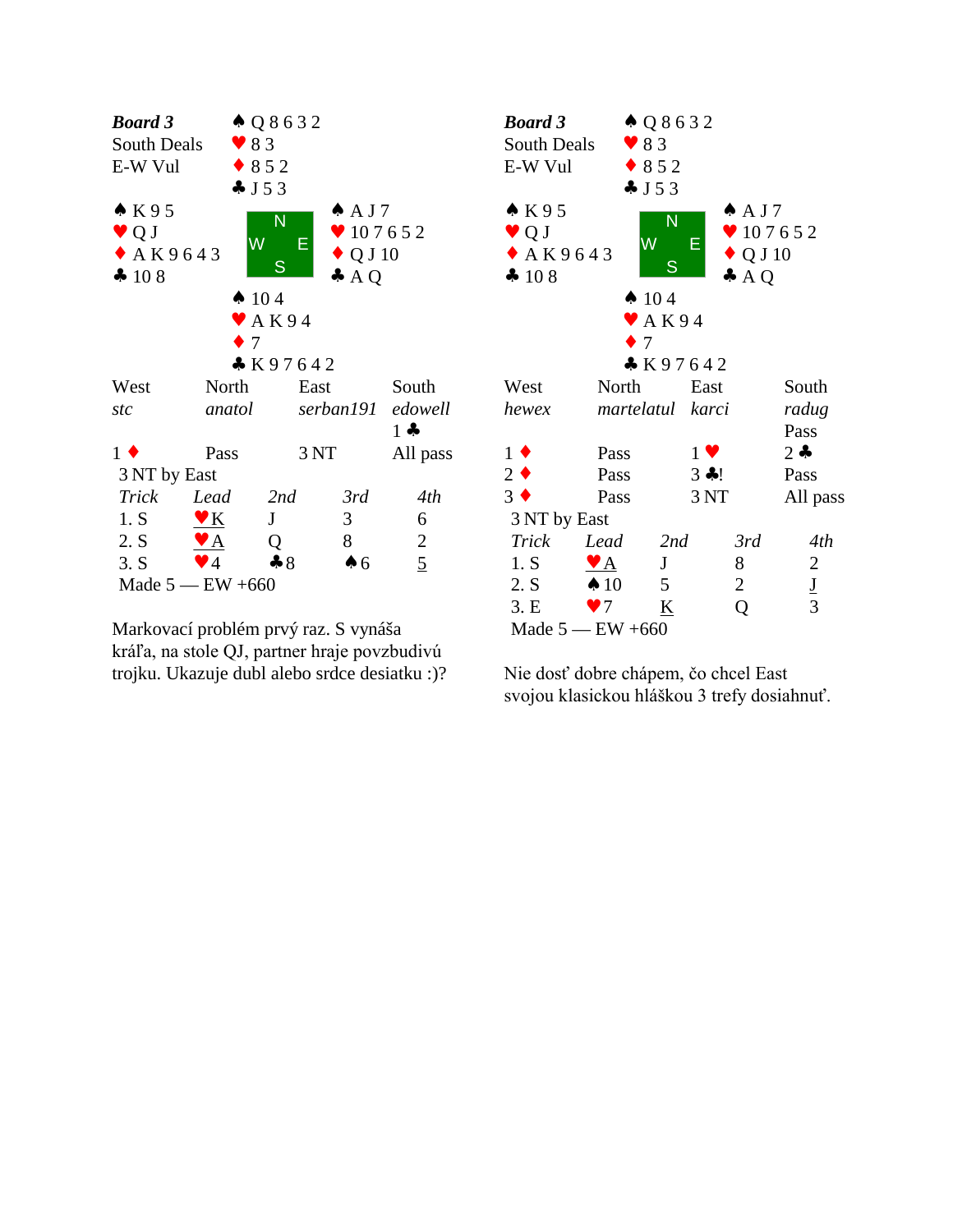| <b>Board 4</b>         |                                      | A 764                       |                                             |                 | Bo             |
|------------------------|--------------------------------------|-----------------------------|---------------------------------------------|-----------------|----------------|
| <b>West Deals</b>      |                                      | J <sub>10</sub>             |                                             |                 | We             |
| <b>Both Vul</b>        |                                      | A 87                        |                                             |                 | Bo             |
|                        |                                      | A853                        |                                             |                 |                |
| $\bullet$ K 102        |                                      | N                           | $\triangle Q953$                            |                 | A.             |
| K543                   |                                      | Ŵ                           | 98<br>Е                                     |                 |                |
| 652<br>$\blacklozenge$ |                                      |                             | Q <sub>4</sub>                              |                 |                |
| K94                    |                                      | S                           | $\clubsuit$ Q J 10 7 6                      |                 | $\clubsuit$    |
|                        |                                      | $\spadesuit$ J 8            |                                             |                 |                |
|                        |                                      | $\blacktriangleright$ AQ762 |                                             |                 |                |
|                        |                                      | KJ1093                      |                                             |                 |                |
|                        |                                      | $\clubsuit$ 2               |                                             |                 |                |
| West                   | North                                |                             | East                                        | South           | W              |
| stc                    | anatol                               |                             | serban191                                   | edowell         | he             |
| Pass                   | $1 -$                                |                             | Pass                                        | $1 \vee$        | Pa             |
| Pass                   | $1 \spadesuit$                       |                             | Pass                                        | 1 <sub>NT</sub> | Pa             |
| All pass               |                                      |                             |                                             |                 | Pa             |
| 1 NT by South          |                                      |                             |                                             |                 | A <sub>1</sub> |
| Trick                  | Lead                                 | 2nd                         | 3rd                                         | 4th             |                |
| 1. W                   | $2 \downarrow \downarrow \downarrow$ | 7                           | Q                                           | <u>K</u>        |                |
| 2. S                   | $\overline{2}$                       | 4                           | 10                                          | 9               | 3N             |
| 3. N                   | $\vee$ J                             | 8                           | $6\downarrow$                               | 3               | Tri            |
| 4. N                   | $\bullet$ A                          | $\overline{4}$              | 3                                           | 5               | 1.1            |
| 5. N                   | $\bullet$ 8                          | $\clubsuit$ 7               | $\underline{\mathbf{J}}$                    | 6               | 2.1            |
| 6. S                   | $\div 10$                            | $\triangle$ 2               | $\clubsuit$ 3                               | $\spadesuit 5$  | 3.1            |
| 7. S                   | $\bullet 9$                          | $\clubsuit$ 4               | $\clubsuit$ 5                               | $\clubsuit$ 6   | 4.1            |
| 8. S                   | $\mathbf{Y}$ $\mathbf{A}$            | 5                           | $-8$                                        | 410             | 5.1            |
| 9. S                   | $\clubsuit 8$                        | 10                          | ${\underline{\rm A}}$                       | 3               | 6. I           |
|                        | Made $4 - NS + 180$                  |                             |                                             |                 | 7.1            |
|                        |                                      |                             |                                             |                 | 8.             |
|                        |                                      |                             | 1 NT je pesimistická hláška. Lepšie by boli |                 | 9.5            |
|                        |                                      |                             | 2 NT ako invit aj napriek nevyhovujúcej     |                 | 10.            |
|                        | rozlohe pre takúto hlášku.           |                             |                                             |                 | 11.            |

rozlohe pre takúto hlášku. 8.<br>
1 NT je pesimistická hláška. Lepšie by boli 9.<br>
2 NT ako invit aj napriek nevyhovujúcej 10<br>
rozlohe pre takúto hlášku. 11<br>
Došli by sme asi ku 3 NT. Cesta ku 13<br>
4 4 4 4 4 4 4 4 4 4 4 4 4 5 4 5 4 7 6 7 7 8 7 7 8 7 7 8

4srdciam nie je zrejmá.

| <b>Board 4</b>              |                           | A 764                       |                    |                           |  |
|-----------------------------|---------------------------|-----------------------------|--------------------|---------------------------|--|
| <b>West Deals</b>           |                           | $\blacktriangledown$ J 10   |                    |                           |  |
| <b>Both Vul</b>             |                           | $\triangle$ A 87            |                    |                           |  |
|                             |                           | A853                        |                    |                           |  |
| $\triangle$ K 102           |                           |                             | $\triangle Q953$   |                           |  |
| $\blacktriangleright$ K 543 |                           | $\overline{\mathsf{N}}$     | 98                 |                           |  |
| $\bullet$ 652               |                           | W                           | Е<br>$\bullet$ Q 4 |                           |  |
| K94                         |                           | S                           |                    | $\clubsuit$ Q J 10 7 6    |  |
|                             |                           | $\spadesuit$ J $\spadesuit$ |                    |                           |  |
|                             |                           | $\blacktriangleright$ AQ762 |                    |                           |  |
|                             |                           | $\bullet$ KJ1093            |                    |                           |  |
|                             | $\clubsuit$ 2             |                             |                    |                           |  |
| West                        | North                     |                             | East               | South                     |  |
| hewex                       | martelatul                |                             | karci              | radug                     |  |
| Pass                        | $1 \bullet 1^1$           |                             | Pass               | $1 \vee$                  |  |
| Pass                        | $1 \spadesuit$            |                             | Pass               | $2 *^{2}$                 |  |
| Pass                        | 2NT                       |                             | Pass               | 3 NT                      |  |
| All pass                    |                           |                             |                    |                           |  |
|                             | 1. $11-17$ , may be short |                             |                    |                           |  |
| 2. forcing                  |                           |                             |                    |                           |  |
| 3 NT by North               |                           |                             |                    |                           |  |
| Trick                       | Lead                      | 2nd                         | 3rd                | 4th                       |  |
| 1.E                         | $\clubsuit$ Q             | $\overline{c}$              | $\overline{4}$     | 3                         |  |
| 2. E                        | $J \downarrow \downarrow$ | $\clubsuit 8$               | <u>K</u>           | $5 \downarrow \downarrow$ |  |
| 3. W                        | $-911$                    | $\underline{A}$             | 6                  | $\clubsuit$ J             |  |
| 4. N                        | V J                       | 9                           | $\overline{c}$     | <u>K</u>                  |  |
| 5. W                        | $\triangle$ 2             | $\overline{\mathbf{A}}$     | 3                  | $\bullet$ 3               |  |
| 6. N                        | $\blacktriangledown 10$   | 8                           | 6                  | 3                         |  |
| 7. N                        | 7                         | $\overline{4}$              | K                  | 6                         |  |
| 8. S                        | $\mathbf{Y}$ $\mathbf{A}$ | 4                           | $\spadesuit$ 4     | $\spadesuit$ 5            |  |
| 9. S                        | $\vee Q$                  | 5                           | $\spadesuit$ 6     | $\spadesuit$ 9            |  |
| 10. S                       | $\bullet$ 7               | $\overline{2}$<br>٠         | $\spadesuit$ 7     | 47                        |  |
| 11. S                       | $\bullet$ J               | 5                           | $\underline{A}$    | Q                         |  |
| 12. N                       | $\bullet$ 8               | $\triangle Q$               | $\overline{6}$     | $\bullet K$               |  |
| 13. S                       | $\triangle$ 10            | $\spadesuit$ 10             | $\clubsuit 8$      | 410                       |  |
| Made $4-$                   | $-$ NS +630               |                             |                    |                           |  |

Markovací problém druhý raz. Pod tref dámu hraje W správne povzbudivú štvorku. Lenže štvorka sa má vraj hrať aj od dubla...? Potom je správne, ak East pokračuje jackom. V danom rozdaní je to samozrejme chyba. Bez tref kráľa u Westu skoro iste nemožno záväzok poraziť.

Na zdvihu je West. Obrana má dva zdvihy, získa ešte jeden v srdciach a na porazenie potrebuje ďalšie dva.

West sa musí rozhodnúť, či má partner káro eso a ak áno, tak hrať tref. Druhou možnosťou je, že má pik dámu (a možno aj káro dámu) a potom má hraťpik.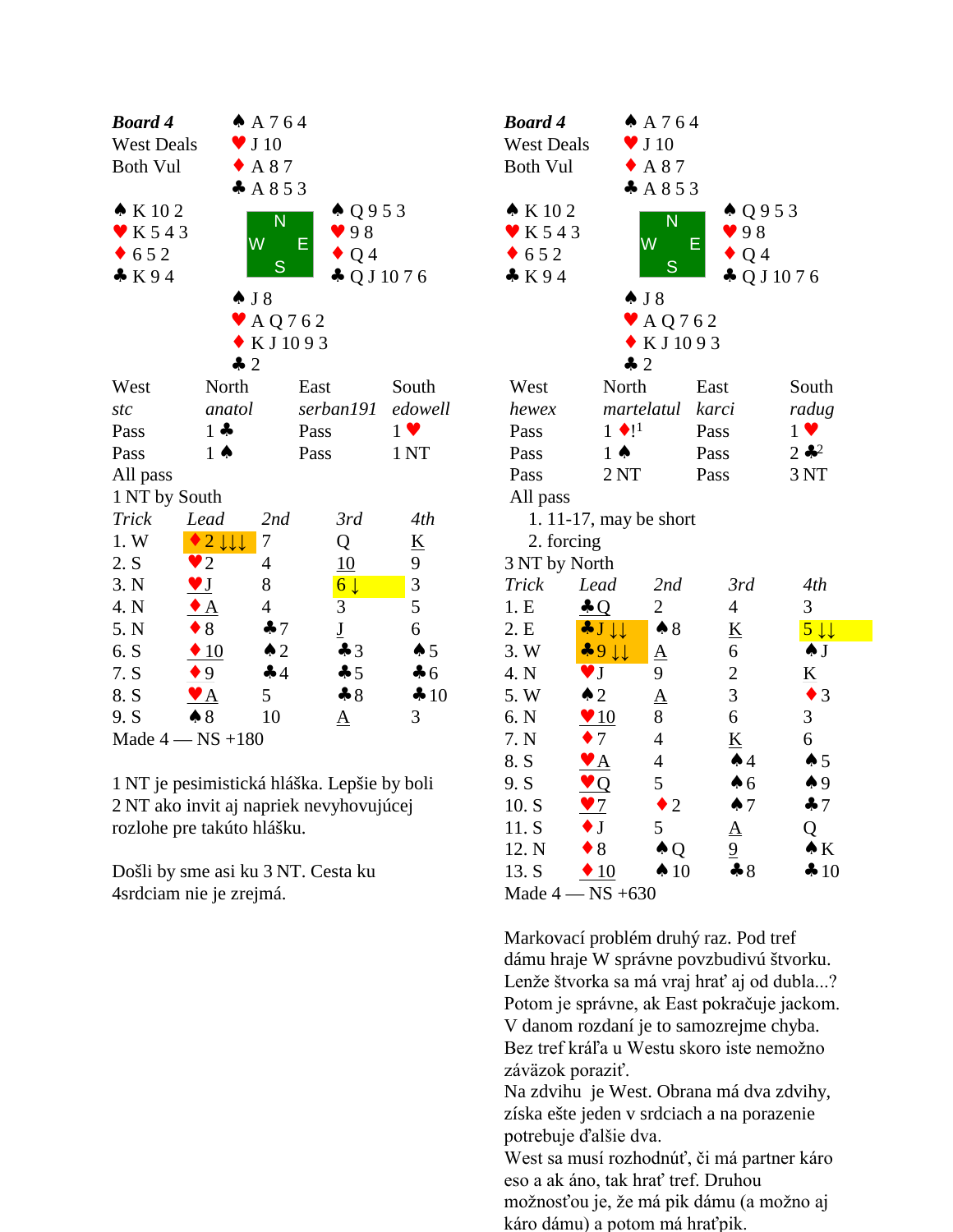| <b>Board 5</b>    |                          | $\bullet$ KQ 1065      |                                 |                        | <b>Boa</b>                   |
|-------------------|--------------------------|------------------------|---------------------------------|------------------------|------------------------------|
| North Deals       |                          | Q 7 6 4 2              |                                 |                        | Nor                          |
| N-S Vul           |                          | $\bullet$ 98           |                                 |                        | $N-S$                        |
|                   | $\clubsuit$ 6            |                        |                                 |                        |                              |
| $A$ A J 7 2       |                          | N                      | 494                             |                        | $\clubsuit$ $\angle$         |
| $\bullet K$       |                          | W                      | $\blacktriangleright$ AJ83<br>E |                        | $\bullet$ F                  |
| $\triangle$ AQ632 |                          |                        | $\bullet$ 54                    |                        | $\bullet$ $\land$            |
| A K 9             |                          | S                      | $\clubsuit$ J 10732             |                        | $\clubsuit$ $\measuredangle$ |
|                   |                          | 83                     |                                 |                        |                              |
|                   |                          | 95                     |                                 |                        |                              |
|                   |                          | KJ107                  |                                 |                        |                              |
|                   |                          | $\clubsuit$ Q 8 5 4    |                                 |                        |                              |
| West              | North                    |                        | East                            | South                  | We                           |
| stc               | anatol                   |                        | serban191                       | edowell                | her                          |
|                   | Pass                     |                        | Pass                            | Pass                   |                              |
| $1 \bullet$       | $1 \spadesuit$           |                        | Db1!                            | Pass                   | Db                           |
| 3 NT              | All pass                 |                        |                                 |                        |                              |
| 1. T/O            |                          |                        |                                 |                        | $2 \bullet$                  |
| 3 NT by West      |                          |                        |                                 |                        | Trie                         |
| <b>Trick</b>      | Lead                     | 2nd                    | 3rd                             | 4th                    | 1. F                         |
| 1. N              | $\triangle Q$            | 4                      | 8                               | $\mathbf{2}$           | $2. \mathrm{V}$              |
| 2. N              | $\bullet$ 7              | 8                      | 10                              | $\underline{K}$        | $3. \sqrt{ }$                |
| 3.W               | $\bullet$ A $\downarrow$ | 8                      | $\overline{4}$                  | $\overline{7}$         | $4. \Gamma$                  |
| 4. W              | $\bullet$ 2              | 9                      | 5                               | 10                     | $5. \mathrm{V}$              |
| 5. S              | $\triangle$ 3            | $\mathbf J$            | $\underline{\mathbf{K}}$        | 9                      | 6. V                         |
| 6. N              | $\clubsuit$ 6            | $\bf J$                | $\overline{4}$                  |                        | 7. V                         |
| 7. W              | $K \downarrow$           | $\blacktriangledown$ 4 | $\overline{2}$                  | $\frac{A}{5}$          | 8. N                         |
| 8. W              | $\clubsuit$ 9            | $\spadesuit$ 6         | 3                               | $\overline{Q}$         | $9. 3$                       |
| 9. S              | $\bullet K$              | 3                      | $\spadesuit$ 5                  | $\blacktriangledown$ 3 | 10.                          |
| 10. S             | $\clubsuit 8$            | $\spadesuit$ 7         | $\spadesuit$ 10                 | 10                     | 11.                          |
| 11. E             | 47                       | $\blacktriangledown$ 5 | $\bullet$ 6                     | $\bullet$ 2            | 12.                          |
| 12. E             | $\bullet$ A              | 9                      | $\bullet$ Q                     | 6                      | 13.                          |
| 13. E             | $\vee$ J                 | $\bullet$ J            | $\spadesuit$ A                  | $\overline{Q}$         | Do'                          |
|                   | Down $2$ - EW $-100$     |                        |                                 |                        | Záp                          |

Markovací problém tretí raz. Pod pik dámu hraje S osmu. Koľko pikov má S? A neukazoval by malý pik pikovú figúru?

NS však bránili presne a hlavný hráč nenašiel cestu ku splneniu záväzku.

| <b>Board 5</b><br>North Deals<br>N-S Vul              | $\bullet$ 98                       | $\bullet KQ1065$<br>$\vee$ Q 7 6 4 2 |                                                                               |                       |  |
|-------------------------------------------------------|------------------------------------|--------------------------------------|-------------------------------------------------------------------------------|-----------------------|--|
| $A$ AJ72<br>$\bullet K$<br>$\triangle$ AQ632<br>A K 9 | $\clubsuit$ 6<br>W<br>483          | N<br>S                               | 494<br>$\blacktriangleright$ AJ83<br>Е<br>$\bullet$ 54<br>$\clubsuit$ J 10732 |                       |  |
|                                                       |                                    | 95                                   |                                                                               |                       |  |
|                                                       |                                    | KJ 107                               |                                                                               |                       |  |
| West                                                  | North                              | $\clubsuit$ Q 8 5 4                  | East                                                                          | South                 |  |
| hewex                                                 | martelatul                         |                                      | karci                                                                         | radug                 |  |
|                                                       | $2 \cdot 1^1$                      |                                      | Pass                                                                          | Pass                  |  |
| Dbl                                                   | All pass                           |                                      |                                                                               |                       |  |
|                                                       | 1.7-10, $H + any$                  |                                      |                                                                               |                       |  |
| $2 \blacktriangleright \blacktriangleright$ by North  |                                    |                                      |                                                                               |                       |  |
| <b>Trick</b>                                          | Lead                               | 2nd                                  | 3rd                                                                           | 4th                   |  |
| 1.E                                                   | $\bullet$ 9 $\downarrow\downarrow$ | 3                                    | $\underline{A}$                                                               | 5                     |  |
| 2. W                                                  | $\mathbf{V}$ $\mathbf{K}$          | $\overline{2}$                       | 3                                                                             | 5                     |  |
| 3. W                                                  | $\triangle$ 2                      | 10                                   | $\overline{\mathcal{L}}$                                                      | 8                     |  |
| 4. N                                                  | $\rightarrow 8 \downarrow$         | $\overline{4}$                       | 7                                                                             | $\overline{Q}$        |  |
| 5.W                                                   | $\bullet K$                        | 6                                    | $\overline{7}$                                                                | $\overline{4}$        |  |
| 6. W                                                  | $\bullet$ A                        | 9                                    | 5                                                                             | 10                    |  |
| 7. W                                                  | $\clubsuit A \downarrow$           | $\sqrt{4}$                           | $\overline{2}$                                                                | 5                     |  |
| 8. N                                                  | $\triangle Q$                      | $\clubsuit$ 3                        | $\clubsuit 8$                                                                 | 7                     |  |
| 9. N                                                  | $\vee 6 \downarrow$                | $\underline{\mathbf{J}}$             | 9                                                                             | $\overline{2}$        |  |
| 10. E                                                 | $J \downarrow$                     | Q                                    | 9                                                                             | $\clubsuit$ 6         |  |
| 11. S                                                 | $\vee$ 10 $\downarrow$             | 3                                    | 7                                                                             | ${\underline{\rm A}}$ |  |
| 12. E                                                 | 410                                | $\mathbf J$                          | $\bullet$ 6                                                                   | Q                     |  |
| 13. N                                                 | $\bullet K$                        | $\blacktriangledown 8$               | $\bf K$                                                                       | J                     |  |
|                                                       | Down 3 - NS -800                   |                                      |                                                                               |                       |  |

Zápis z rozdania hýri šipkami s farebným pozadím. Ak dekódujeme ich význam, tak znamenajú, že na počet stratených zdvihov pri card play prehrala obrana oproti hlavnému hráčovi v pomere 4-3. Analýza je robená síce na otvorené karty, ale rozdanie samo o sebe nie je príliš komplikované.

Signifikantný je už výnos na prebitok. Keďže East ma tromfovú kontrolu, tak sa nemusí s touto koncepciou ponáhľať. Naviac vôbec nevie, ktorú druhú farbu N má, takže výnos z dubla je čisté hádanie. A za tretie, má predsa k dispozícii dobrý trefový výnos a má v trefoch dokonca sled.

Niet teda dôvodu pre takýto výnos mimo frekventovanej snahy trafiť jackpot.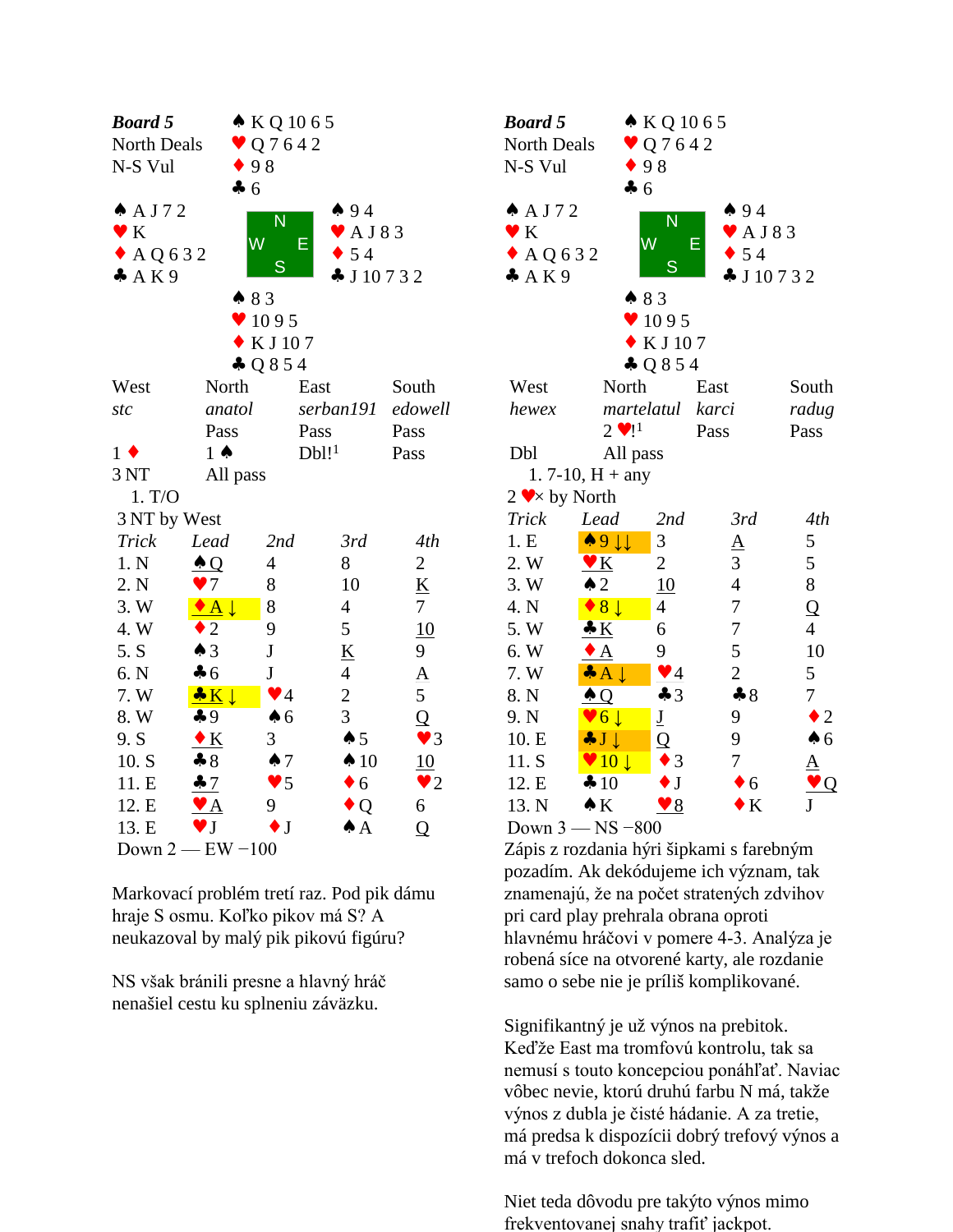| <b>Board 6</b>    |                        | $\spadesuit$ J4            |                                 |                 | Bo               |
|-------------------|------------------------|----------------------------|---------------------------------|-----------------|------------------|
| <b>East Deals</b> |                        | K Q                        |                                 |                 | Eas              |
| E-W Vul           |                        | KJ1084                     |                                 |                 | $E-N$            |
|                   |                        | K1042                      |                                 |                 |                  |
| $\spadesuit 5$    |                        | $\overline{\mathsf{N}}$    | $\triangle$ AQ 1073             |                 |                  |
| 8543              |                        | W                          | $\blacktriangleright$ A972<br>Е |                 |                  |
| 762               |                        |                            | A 5 3                           |                 |                  |
| $-29876$          |                        | S                          | $-5$                            |                 | $\bullet$        |
|                   |                        | ▲ K9862                    |                                 |                 |                  |
|                   |                        | $\blacktriangledown$ J 106 |                                 |                 |                  |
|                   |                        | $\bullet$ Q 9              |                                 |                 |                  |
|                   |                        | AJ3                        |                                 |                 |                  |
| West              | North                  |                            | East                            | South           | We               |
| stc               | anatol                 |                            | serban191                       | edowell         | hev              |
|                   |                        |                            | $1 \spadesuit$                  | Pass            |                  |
| Pass              | $2 \bullet$            |                            | Pass                            | $2 \triangle$   | Pas              |
| Pass              | $3 -$                  |                            | Pass                            | 3 NT            | $2 \bullet$      |
| All pass          |                        |                            |                                 |                 | Tr               |
| 3 NT by South     |                        |                            |                                 |                 | 1.               |
| Trick             | Lead                   | 2nd                        | 3rd                             | 4th             | 2.1              |
| 1. W              | $\blacktriangledown$ 4 | Q                          | $\underline{A}$                 | 6               | 3.1              |
| 2.E               | $\bullet$ 2            | 10                         | 3                               | K               | 4.1              |
| 3. N              | $\bullet$ 4            | 3                          | $\overline{Q}$                  | $\overline{c}$  | 5.1              |
| 4. S              | $\bullet$ 9            | 6                          | 10                              | $\underline{A}$ | 6.1              |
| 5. E              | $\blacktriangledown$   | $\underline{\mathbf{J}}$   | 5                               | $\clubsuit$ 2   | 7.1              |
| 6. S              | $\clubsuit$ 3          | 6                          | $\underline{\mathbf{K}}$        | 5               | 8.               |
| 7. N              | $\bullet$ J            | 5                          | $\triangle$ 2                   | $\overline{7}$  | 9.1              |
| 8. N              | $\bullet K$            | $\spadesuit$ 3             | $\clubsuit$ 6                   | $\clubsuit$ 7   | 10               |
| 9. N              | $\triangle$            | $\spadesuit$ 7             | $\clubsuit$ J                   | $\clubsuit 8$   | 11               |
| 10. N             | $\spadesuit$ 4         | <u>A</u>                   | 8                               | 5               | 12               |
| 11. E             | $\bullet$ 9            | $\spadesuit$ 9             | 8                               | 44              | 13.              |
| 12. E             | $\triangle Q$          | <u>K</u>                   | $\clubsuit$ 9                   | J               | Do               |
| 13. S             | $\clubsuit$ $A$        | Q                          | 10                              | $\spadesuit$ 10 |                  |
| Made 3 -          | $-$ NS $+400$          |                            |                                 |                 | 2 s <sub>1</sub> |

| <b>Board 6</b>      | $\spadesuit$ J4          |                            |                         |                        |  |  |  |
|---------------------|--------------------------|----------------------------|-------------------------|------------------------|--|--|--|
| <b>East Deals</b>   | $\bullet$ KQ             |                            |                         |                        |  |  |  |
| E-W Vul             | $\bullet$ KJ1084         |                            |                         |                        |  |  |  |
|                     |                          | K1042                      |                         |                        |  |  |  |
| $\spadesuit 5$      |                          |                            | $A$ A Q 10 7 3          |                        |  |  |  |
| 8543                |                          | N                          | $\bullet$ A972          |                        |  |  |  |
| 762                 | W                        | Е                          | A 5 3                   |                        |  |  |  |
| $-29876$            |                          | S                          | $-5$                    |                        |  |  |  |
|                     |                          | K9862                      |                         |                        |  |  |  |
|                     |                          | $\blacktriangledown$ J 106 |                         |                        |  |  |  |
|                     |                          | Q <sub>9</sub>             |                         |                        |  |  |  |
|                     |                          | AJ3                        |                         |                        |  |  |  |
| West                | North                    | East                       |                         | South                  |  |  |  |
| hewex               | martelatul               | karci                      |                         | radug                  |  |  |  |
|                     |                          | $1 \spadesuit$             |                         | Pass                   |  |  |  |
| Pass                | $2 \cdot$                | $2 \bullet$                |                         | All pass               |  |  |  |
| $2 \cdot b$ by East |                          |                            |                         |                        |  |  |  |
| <b>Trick</b>        | Lead                     | 2nd                        | 3rd                     | 4th                    |  |  |  |
| 1. S                | $\bullet$ Q              | $\overline{c}$             | 8                       | 3                      |  |  |  |
| 2. S                | $\bullet$ 9              | 6                          | 10                      | $\underline{A}$        |  |  |  |
| 3.E                 | $\clubsuit$ 5            | 3                          | 9                       | 10                     |  |  |  |
| 4. N                | $\bullet K$              | 5                          | $\triangle$ 2           | 7                      |  |  |  |
| 5. N                | $\clubsuit$ 2            | $\sqrt{2}$                 | ${\bf J}$               | 6                      |  |  |  |
| 6. E                | <u>♠ A</u>               | 6                          | 5                       | $\overline{4}$         |  |  |  |
| 7. E                | $\triangle$ 3            | 8                          | $\vee$ 3                | $\bf J$                |  |  |  |
| 8. W                | 47                       | $\overline{4}$             | $\bullet$ 7             | A                      |  |  |  |
| 9. E                | $\bullet$ Q $\downarrow$ | K                          | $\blacktriangledown$ 4  | $\bullet$ Q            |  |  |  |
| 10. N               | $\clubsuit K$            | $\bullet$ 9                | $\blacktriangledown 10$ | 8                      |  |  |  |
| 11. S               | $\spadesuit$ 9           | $\clubsuit$ Q              | $\blacktriangledown K$  | 10                     |  |  |  |
| 12. N               | $\bullet$ 4              | $\spadesuit$ 7             | $\blacktriangledown$ J  | $\blacktriangledown 5$ |  |  |  |
| 13. S               | $\blacktriangledown 6$   | 8                          | $\bullet$ J             | ${\underline{\rm A}}$  |  |  |  |
| Down $2$ - EW -200  |                          |                            |                         |                        |  |  |  |

2 srdcia sú hazardné, ale dopadlo to dobre.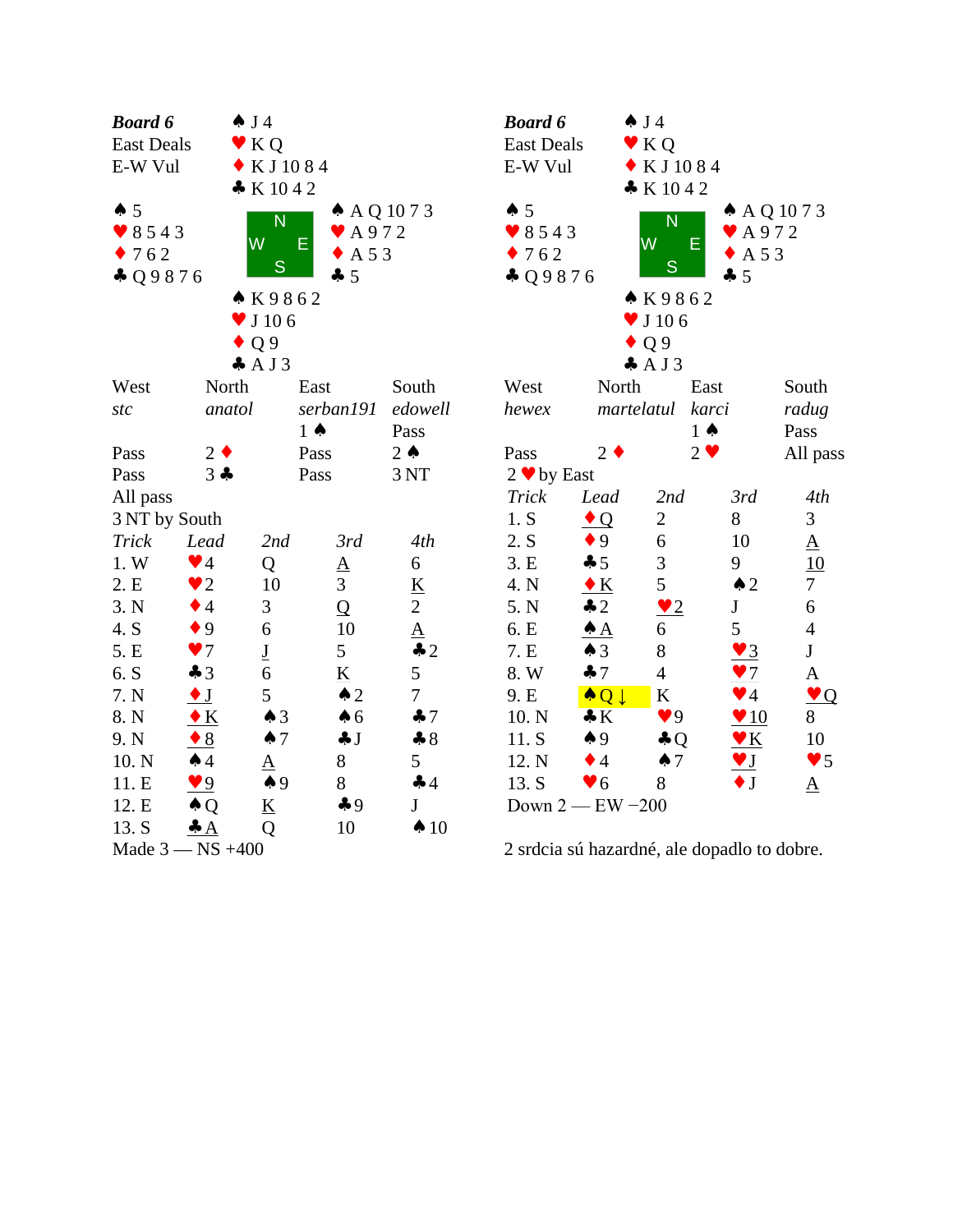| <b>Board</b> 7        | 473                    |                              |                |                  | <b>Boc</b>               |
|-----------------------|------------------------|------------------------------|----------------|------------------|--------------------------|
| South Deals           |                        | $\blacktriangledown$ J 8 7 5 |                |                  | Sou                      |
| <b>Both Vul</b>       |                        | $\triangle$ A 107            |                |                  | <b>Bot</b>               |
|                       |                        | 4 Q976                       |                |                  |                          |
| $\triangle$ J 8 5     |                        |                              | A K Q 9        |                  | $\clubsuit$ ]            |
| $\bullet$ KQ6         |                        | N                            | 102            |                  | $\mathbf{\cdot}$ l       |
| $\bullet$ Q 9 8 5 4 2 |                        | W<br>E                       | KJ6            |                  | $\overline{\mathcal{L}}$ |
| 4 10                  |                        | S                            | K842           |                  | $\clubsuit$ ]            |
|                       |                        | $\spadesuit$ 10642           |                |                  |                          |
|                       |                        | $\blacktriangleright$ A943   |                |                  |                          |
|                       | $\bullet$ 3            |                              |                |                  |                          |
|                       |                        | $A$ J 5 3                    |                |                  |                          |
| West                  | North                  |                              | East           | South            | We                       |
| hewex                 | martelatul             |                              | karci          | radug            | stc                      |
|                       |                        |                              |                | Pass             |                          |
| Pass                  | Pass                   |                              | 1NT            | Pass             | Pas                      |
| 2 N T!                | Pass                   |                              | $3 \bullet !$  | All pass         | $2 -$                    |
| 1. tr. to $\bullet$   |                        |                              |                |                  | $2 \bullet$              |
| $3 \cdot by East$     |                        |                              |                |                  | 3N                       |
| Trick                 | Lead                   | 2nd                          | 3rd            | 4th              | $\mathbf{1}$             |
| 1. S                  | $\spadesuit$ 6         | 5                            | 7              | $\underline{A}$  | $\overline{2}$           |
| 2. E                  | $\bullet$ J            | 3                            | $\overline{c}$ | $\underline{A}$  | 3                        |
| 3. N                  | $\triangle$ 3          | $\underline{\mathbf{K}}$     | $\overline{c}$ | 8                | 3 <sub>1</sub>           |
| 4. E                  | $\bullet K$            | $\vee$ 3                     | $\overline{4}$ | $\boldsymbol{7}$ | Tr                       |
| 5. E                  | $\vee$ 2 $\downarrow$  | $\underline{A}$              | 6              | $\boldsymbol{7}$ | 1.1                      |
| 6. S                  | $\clubsuit$ $A$        | 10                           | 6              | $8\,$            | 2.1                      |
| 7. S                  | $\spadesuit$ 4         | $\bf J$                      | $\triangle$ 10 | 9                | 3.1                      |
| 8. N                  | $\blacktriangledown$ 5 |                              |                |                  | 4.1                      |
|                       | Made $3$ - EW +110     |                              |                |                  | 5.                       |

West sa rozhodol pre trochu konzervatívny čiastočný záväzok a proti relatívne deravým trefom to bolo aj uspešné.

| <b>Board</b> 7               |                                   | 473                        |                          |                          |  |
|------------------------------|-----------------------------------|----------------------------|--------------------------|--------------------------|--|
| South Deals                  |                                   | $\bullet$ J875             |                          |                          |  |
| <b>Both Vul</b>              |                                   | A 107                      |                          |                          |  |
|                              |                                   | $\clubsuit$ Q976           |                          |                          |  |
| $\spadesuit$ J 8 5           |                                   | N                          | A K Q 9                  |                          |  |
| $\blacktriangledown$ KQ6     |                                   | W                          | $\bullet$ 10 2<br>Е      |                          |  |
| $\bullet$ Q 9 8 5 4 2        |                                   |                            | KJ6                      |                          |  |
| 4 10                         |                                   | S                          | K842                     |                          |  |
|                              |                                   | $\spadesuit$ 10642         |                          |                          |  |
|                              |                                   | $\blacktriangleright$ A943 |                          |                          |  |
|                              |                                   | 3                          |                          |                          |  |
|                              |                                   | $A$ J 5 3                  |                          |                          |  |
| West                         | North                             |                            | East                     | South                    |  |
| stc                          | anatol                            |                            | serban191                | edowell                  |  |
|                              |                                   |                            |                          | Pass                     |  |
| Pass                         | Pass                              |                            | 1 <sub>NT</sub>          | Pass                     |  |
| $2 -$                        | Pass                              |                            | $2 \bullet 1^1$          | Pass                     |  |
| $2 \cdot \cdot$ <sup>2</sup> | Pass                              |                            | $2 \bullet^3$            | Pass                     |  |
| 3 NT                         | All pass                          |                            |                          |                          |  |
|                              | 1. No major by 5                  |                            |                          |                          |  |
| 2. no 4H                     |                                   |                            |                          |                          |  |
|                              | 3. natural. 4 cards               |                            |                          |                          |  |
| 3 NT by East                 |                                   |                            |                          |                          |  |
| Trick                        | Lead                              | 2nd                        | 3rd                      | 4th                      |  |
| 1. S                         | $\clubsuit$ 3                     | 10                         | Q                        | $\underline{\mathbf{K}}$ |  |
| 2.E                          | $\bullet K$                       | 3 <sup>1</sup>             | 2                        | $7\overline{ }$          |  |
| 3.E                          | $\bullet$ J                       | $\blacktriangledown$ 4     | $\overline{4}$           | 10                       |  |
| 4. E                         | $\bullet$ 6                       | $\bullet$ 3                | 8                        | ${\underline{\rm A}}$    |  |
| 5. N                         | $-9$                              | $\overline{2}$             | 5                        | $\spadesuit$ 5           |  |
| 6. N                         | 47                                | $\overline{4}$             | $\underline{\mathbf{J}}$ | $\blacktriangledown 6$   |  |
| 7. S                         | $\clubsuit$ $A$                   | $\bullet$ 5                | 6                        | 8                        |  |
| 8. S                         | $\blacktriangledown$ $\mathbf{A}$ | Q                          | 5                        | $\overline{2}$           |  |
| 9. S                         | $\blacktriangledown 9$            |                            |                          |                          |  |
|                              | Down $1$ - EW $-100$              |                            |                          |                          |  |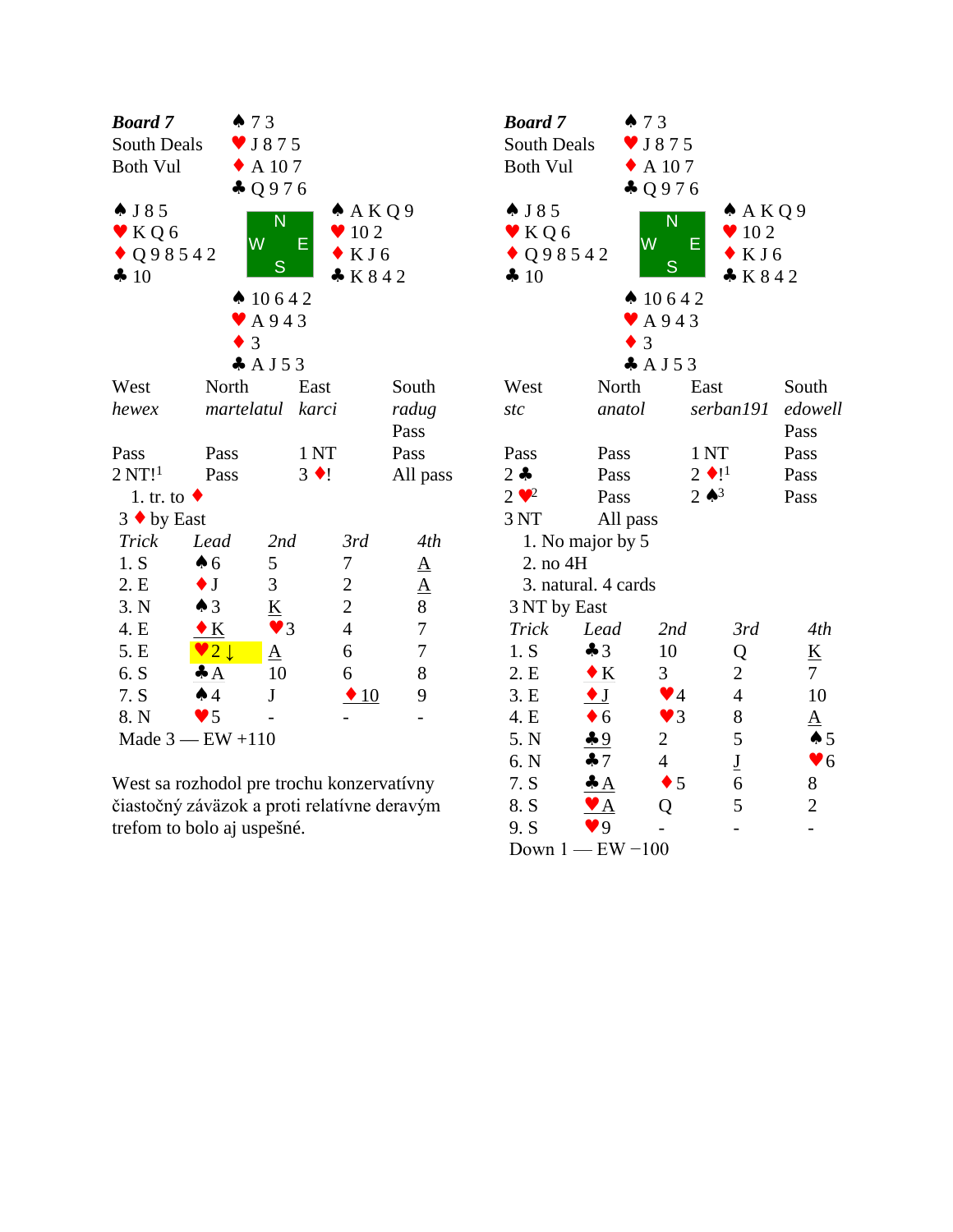| <b>Board 8</b>      |                        | A J854                       |                            |                              | <b>Boa</b>       |
|---------------------|------------------------|------------------------------|----------------------------|------------------------------|------------------|
| <b>West Deals</b>   |                        | $\blacktriangledown$ K95     |                            |                              | We:              |
| None Vul            |                        | $\div$ 10 5 4                |                            |                              | Nor              |
|                     |                        | $\clubsuit$ Q 7              |                            |                              |                  |
| $\triangle Q9$      |                        | N                            | $\spadesuit$ 1062          |                              | $\spadesuit$ (   |
| $\times$ J 10 4 3 2 |                        | $\overline{\mathsf{W}}$<br>E | $\blacktriangleright$ AQ76 |                              | $\bullet$ J      |
| $\triangle$ A982    |                        | S                            | $\bullet$ Q 7 3            |                              | $\cdot$ $\prime$ |
| 43                  |                        |                              | 4986                       |                              | 4 4              |
|                     |                        | K73                          |                            |                              |                  |
|                     |                        | 8                            |                            |                              |                  |
|                     |                        | $\bullet$ KJ6                |                            |                              |                  |
|                     |                        | A K J 10 52                  |                            |                              |                  |
| West                | North                  |                              | East                       | South                        | We:              |
| hewex               |                        | martelatul                   | karci                      | radug                        | stc              |
| Pass                | Pass                   |                              | Pass                       | $2$ $\clubsuit$ <sup>1</sup> | Pas:             |
| Pass                | $2 \bullet !^2$        |                              | Pass                       | $2 \mathrm{NT}^3$            | Pas:             |
| Pass                | $3 \spadesuit$         |                              | Pass                       | $4 \spadesuit$               | Dbl              |
| All pass            |                        |                              |                            |                              | Pas:             |
|                     | $1.5 + clubs, 11-17ps$ |                              |                            |                              | $4 \spadesuit$   |
| 2. Fi               |                        |                              |                            |                              | Tri              |
|                     | 3. 6clubs, 2 stops     |                              |                            |                              | 1.1              |
| 4 A by North        |                        |                              |                            |                              | 2.1              |
| Trick               | Lead                   | 2nd                          | 3rd                        | 4th                          | 3.1              |
| 1.E                 | $\bullet$ 3            | 6                            | $\underline{A}$            | $\overline{4}$               | 4.               |
| 2. W                | $\vee$ 3               | 5                            | $\overline{Q}$             | 8                            | 5.               |
| 3.E                 | $\bullet$ 7            | $\underline{\mathbf{J}}$     | 8                          | 5                            | 6.1              |
| 4. S                | K                      | 9                            | $\overline{4}$             | $\overline{c}$               | Ma               |
| 5. S                | $\triangle$ 3          | Q                            | $\underline{A}$            | 6                            |                  |
| 6. N                | $\clubsuit$ J          | 10                           | $\overline{7}$             | $\bullet$ 2                  | Rek              |
|                     | Made $5 - NS +450$     |                              |                            |                              |                  |

| <b>Board 8</b>                                                    |                        | $A$ A J 8 5 4                |                                                                                  |                         |  |
|-------------------------------------------------------------------|------------------------|------------------------------|----------------------------------------------------------------------------------|-------------------------|--|
| <b>West Deals</b>                                                 |                        | $\blacktriangledown$ K 9 5   |                                                                                  |                         |  |
| None Vul                                                          |                        | $\bullet$ 10 5 4             |                                                                                  |                         |  |
|                                                                   | $\clubsuit$ Q 7        |                              |                                                                                  |                         |  |
| $\triangle Q$ 9<br>$\bullet$ J 10 4 3 2<br>$\triangle$ A982<br>43 |                        | N<br>W<br>S<br>$\bullet$ K73 | $\spadesuit$ 1062<br>$\blacktriangleright$ AQ76<br>Е<br>$\triangle Q$ 73<br>4986 |                         |  |
|                                                                   | $\bullet$ 8            |                              |                                                                                  |                         |  |
|                                                                   |                        | $\bullet$ KJ6                |                                                                                  |                         |  |
|                                                                   |                        | A K J 10 52                  |                                                                                  |                         |  |
| West                                                              | North                  |                              | East                                                                             | South                   |  |
| stc                                                               | anatol                 |                              | serban191                                                                        | edowell                 |  |
| Pass                                                              | Pass                   |                              | Pass                                                                             | $1 -$                   |  |
| Pass                                                              | $1 \spadesuit$         |                              | Pass                                                                             | $2 -$                   |  |
| Dbl                                                               | Rdbl                   |                              | $2 \bullet$                                                                      | $3 \spadesuit$          |  |
| Pass                                                              | $4 \spadesuit$         |                              | All pass                                                                         |                         |  |
| 4 A by North                                                      |                        |                              |                                                                                  |                         |  |
| Trick                                                             | Lead                   | 2nd                          | 3rd                                                                              | 4th                     |  |
| 1.E                                                               | $\bullet$ 3            | 6                            |                                                                                  | 4                       |  |
| 2. W                                                              | $\blacktriangledown$ J | K                            | $\frac{\overline{A}}{\underline{A}}$                                             | 8                       |  |
| 3.E                                                               | $\blacktriangledown 6$ | $\triangle$ 3                |                                                                                  | 5                       |  |
| 4. S                                                              | <u> ▲ K</u>            | 9                            | $\overline{4}$                                                                   | 6                       |  |
| 5. S                                                              | $\clubsuit$ 7          | Q                            | <u>A</u>                                                                         | $\overline{c}$          |  |
| 6. N                                                              | $\triangle J$          | 10                           | $\clubsuit 2$                                                                    | $\blacktriangleright$ 2 |  |
| Made $5 - NS +450$                                                |                        |                              |                                                                                  |                         |  |

Rekontra na 2trefy uľahčila ďalší licit.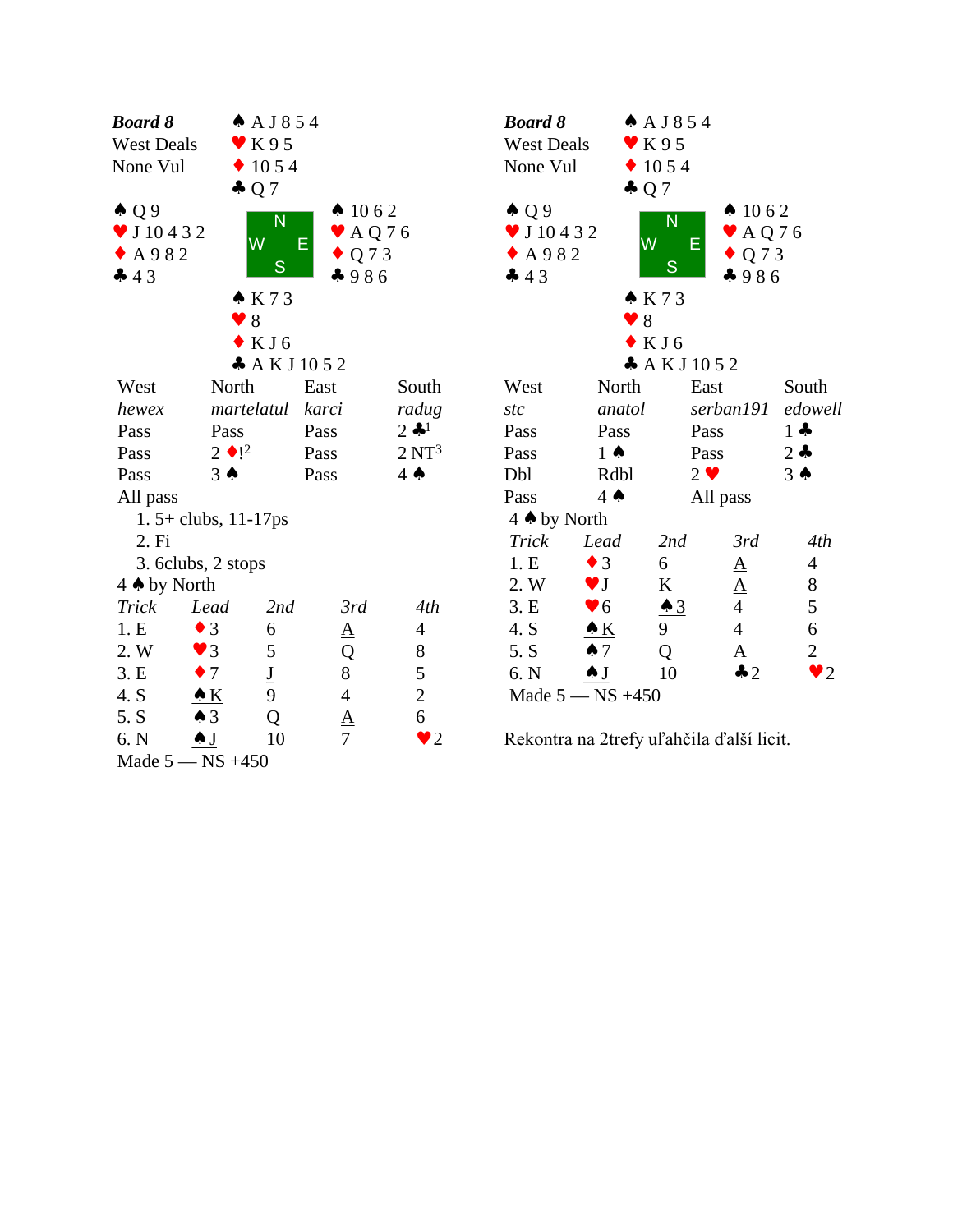| Board 9          | 432                                       |                        |                                      |                          | <b>Boc</b>      |
|------------------|-------------------------------------------|------------------------|--------------------------------------|--------------------------|-----------------|
| North Deals      |                                           | $\bullet$ 105432       |                                      |                          | N <sub>O1</sub> |
| E-W Vul          |                                           | $\bullet$ KJ74         |                                      |                          | $E-V$           |
|                  | $-86$                                     |                        |                                      |                          |                 |
| $\triangle KQJ7$ |                                           | N                      | $\spadesuit$ 1065                    |                          | A I             |
| $\bullet$ 6      |                                           | W                      | $\blacktriangleright$ AKJ<br>E       |                          | $\bullet$ (     |
| $\bullet$ 10985  |                                           | S                      | AA63                                 |                          |                 |
| $A$ AQ94         |                                           |                        | J753                                 |                          | $\clubsuit$     |
|                  |                                           | A 984                  |                                      |                          |                 |
|                  |                                           | $\vee$ Q987            |                                      |                          |                 |
|                  |                                           | $\bullet$ Q 2          |                                      |                          |                 |
|                  |                                           | K102                   |                                      |                          |                 |
| West             | North                                     |                        | East                                 | South                    | We              |
| hewex            | martelatul                                |                        | karci                                | radug                    | stc             |
|                  | Pass                                      |                        | $1 -$                                | Pass                     |                 |
| $1 \bullet$      | Pass                                      |                        | 1 <sub>NT</sub>                      | Pass                     | $1 \vee$        |
| 2 <sub>NT</sub>  | All pass                                  |                        |                                      |                          | $2 -$           |
| 2 NT by East     |                                           |                        |                                      |                          | $3 +$           |
| <b>Trick</b>     | Lead                                      | 2nd                    | 3rd                                  | 4th                      | $\mathbf{1}$    |
| 1. S             | $\bullet$ 7 $\downarrow$                  | 6                      | 10                                   | $\underline{\mathrm{J}}$ |                 |
| 2. E             | 45                                        | $\overline{c}$         | $\overline{\mathsf{Q}}$ $\downarrow$ | 6                        | $\frac{2}{4}$   |
| 3.W              | $\triangle K$                             | 3                      | 6                                    | $\overline{4}$           |                 |
| 4.W              | $\triangle Q$                             | $\overline{2}$         | 5                                    | 8                        | 5               |
| 5. W             | $\spadesuit$ 7                            | $\blacktriangledown$ 4 | 10                                   | $\underline{A}$          | 3 <sub>1</sub>  |
| 6. S             | $\blacktriangledown Q$                    | $\bullet$ 5            | 3                                    | $\underline{A}$          | Tr              |
| 7. E             | $\clubsuit$ 3                             | 10                     | ${\underline{\rm A}}$                | 8                        | 1.              |
| 8. W             | $\overline{\bullet}$ $\overline{\bullet}$ | $\bullet$ 4            | 6                                    | 9                        | 2.1             |
| 9.W              | $\clubsuit$ 9                             | $\bullet$ 7            | 7                                    | $\underline{\mathbf{K}}$ | 3.              |
| 10. S            | $\blacktriangledown$ 9                    |                        |                                      |                          | 4.1             |
|                  | Made $4$ - EW $+180$                      |                        |                                      |                          | 5.1             |

2 NT je v systéme transfer na lacný 6list, čo podľa mojej mienky obaja hráči zabudli (jeden z nich s týmto mojím názorom nesúhlasil).

Platí totiž, že všetky invity majú ísť cez 2 trefy.

Ďalším problémom je hodnotenie karty. Pozerať na listy Westy (KR evaluátor hovori o skoro14 bodoch) a Eastu (KR hovori o 12 bodoch) optimisticky alebo pesimisticky? Napriek nápovedy evaluátora nie odpoved ľahká.

| <b>Board</b> 9               | $\bullet$ 32                                      |                               |                           |                          |  |
|------------------------------|---------------------------------------------------|-------------------------------|---------------------------|--------------------------|--|
| North Deals                  |                                                   | $\bullet$ 105432              |                           |                          |  |
| E-W Vul                      |                                                   | $\bullet$ KJ74                |                           |                          |  |
|                              | $-86$                                             |                               |                           |                          |  |
| $\triangle KQJ7$             |                                                   |                               | $\spadesuit$ 1065         |                          |  |
| $\bullet$ 6                  |                                                   | N                             | $\blacktriangleright$ AKJ |                          |  |
| $\bullet$ 10985              | W                                                 | Е                             | AA63                      |                          |  |
| A Q 94                       |                                                   | S                             | $\clubsuit$ J753          |                          |  |
|                              |                                                   | A 984                         |                           |                          |  |
|                              |                                                   | $\vee$ Q987                   |                           |                          |  |
|                              |                                                   | Q <sub>2</sub>                |                           |                          |  |
|                              |                                                   | K102                          |                           |                          |  |
| West                         | North                                             | East                          |                           | South                    |  |
| stc                          | anatol                                            |                               | serban191                 | edowell                  |  |
|                              | Pass                                              | $1 \bullet !^1$               |                           | Pass                     |  |
| $1 \cdot \cdot$ <sup>2</sup> | Pass                                              | $1 \spadesuit$ ! <sup>3</sup> |                           | Pass                     |  |
| $2$ + $^4$                   | Pass                                              | $2 \bullet 1^5$               |                           | Pass                     |  |
| $3 +$                        | Pass                                              | 3 <sub>NT</sub>               |                           | All pass                 |  |
| $1.2+$                       |                                                   |                               |                           |                          |  |
| 2. trsf sp                   |                                                   |                               |                           |                          |  |
| 3.11-14 balanced             |                                                   |                               |                           |                          |  |
| 4. cb, inviting              |                                                   |                               |                           |                          |  |
| 5. Obliged                   |                                                   |                               |                           |                          |  |
| 3 NT by East                 |                                                   |                               |                           |                          |  |
| <b>Trick</b>                 | Lead                                              | 2nd                           | 3rd                       | 4th                      |  |
| 1. S                         | $\vee 8 \downarrow$                               | 6                             | 5                         | $\underline{\mathbf{J}}$ |  |
| 2. E                         | $\clubsuit$ 3                                     | 2                             | $\overline{\mathsf{Q}}$   | 6                        |  |
| 3. W                         | $\bullet K$                                       | $\overline{2}$                | 5                         | $\underline{A}$          |  |
| 4. S                         | $\spadesuit$ 4                                    | 7                             | 3                         | 10                       |  |
| 5. E                         | $-5$                                              | 10                            | $\frac{A}{J}$             | 8                        |  |
| 6.W                          | $\clubsuit$ 4                                     | $\bullet$ 2                   |                           | $\underline{\mathbf{K}}$ |  |
| 7. S                         | $\clubsuit 9$                                     | J                             | $\blacktriangledown$ 3    | 6                        |  |
| 8. W                         | $\triangle Q$                                     | $\blacktriangledown$ 4        | $\bullet$ 3               | 8                        |  |
| 9. W                         | 49                                                | $\blacktriangledown 10$       | 7                         | $\bullet$ 7              |  |
| 10. W                        | $\blacklozenge$ 10                                | 4                             | $\Delta$                  | $\overline{c}$           |  |
| 11. E                        | $\bullet$ A                                       | 9                             | 5                         | $\overline{7}$           |  |
| 12. E                        | $\underline{\mathbf{v}}$ $\underline{\mathbf{K}}$ | Q                             | 8                         | $\bullet$ J              |  |
| 13. E                        | $\bullet$ 6                                       | Q                             | 9                         | $\underline{\mathbf{K}}$ |  |
| Made $4$ - EW +630           |                                                   |                               |                           |                          |  |

Aj keď to nemalo žiaden význam, tak obrana S nebolo presná - z technického hľadiska je lepšie prepustit pik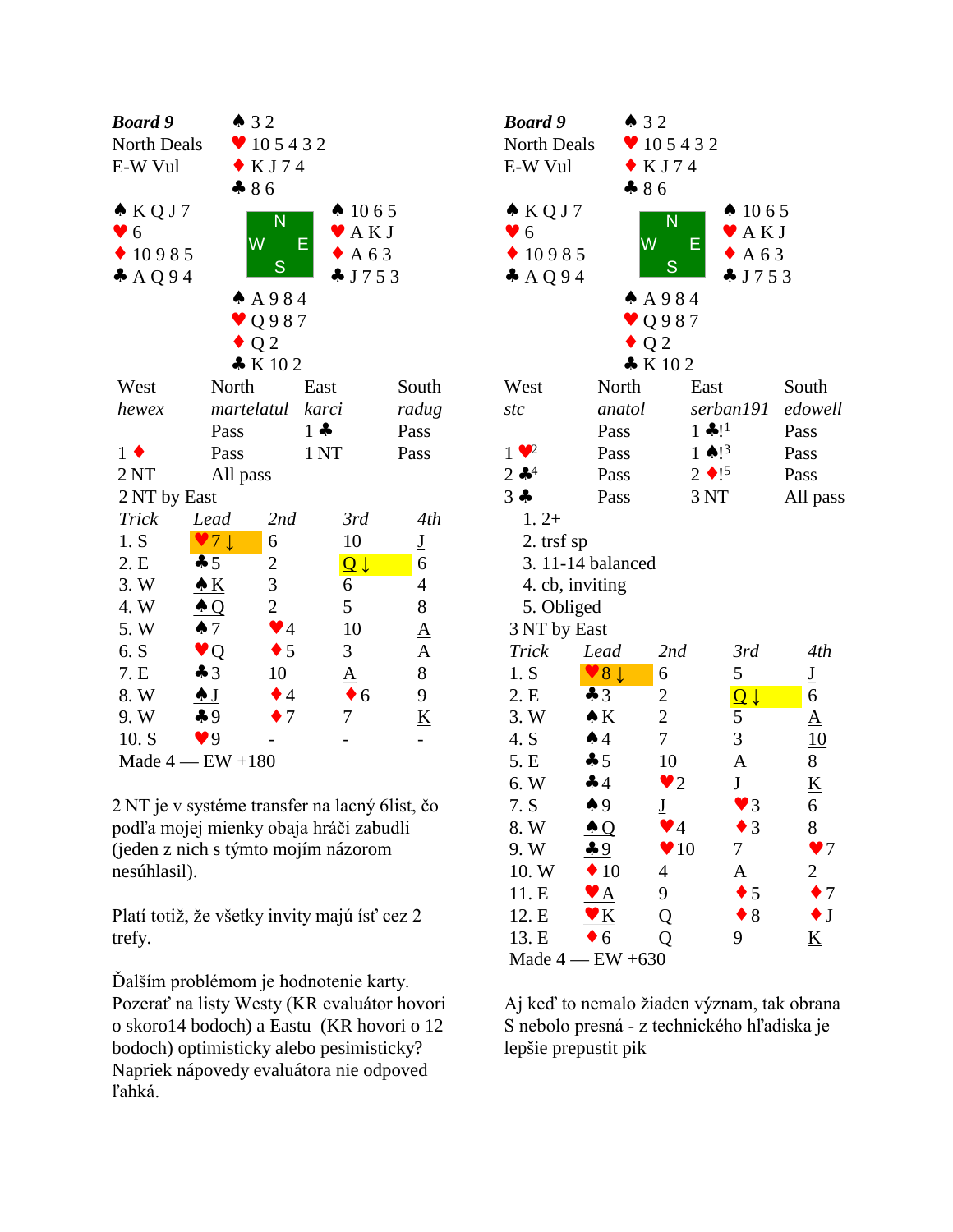| <b>Board 10</b>                                   |                         | $\triangle Q 62$        |                        |                          | <b>Boc</b>               |
|---------------------------------------------------|-------------------------|-------------------------|------------------------|--------------------------|--------------------------|
| $\blacktriangleright$ AJ7653<br><b>East Deals</b> |                         |                         |                        |                          |                          |
| <b>Both Vul</b>                                   |                         | 8642                    |                        |                          | <b>Bot</b>               |
|                                                   | 4                       |                         |                        |                          |                          |
| $AA$ 3                                            |                         | N                       | $\spadesuit$ J 1097    |                          | ♠ /                      |
| Q 108                                             |                         | $\overline{\mathsf{W}}$ | K <sub>2</sub>         |                          | $\overline{\mathcal{L}}$ |
| $\bullet$ AK                                      |                         | Е                       | Q 109                  |                          | $\overline{1}$           |
| KQ953                                             |                         | S                       | J874                   |                          | $\clubsuit$ ]            |
|                                                   |                         | $\bullet$ K 8 5         |                        |                          |                          |
|                                                   |                         | 94                      |                        |                          |                          |
|                                                   |                         | J753                    |                        |                          |                          |
|                                                   |                         | A 1062                  |                        |                          |                          |
| West                                              | North                   |                         | East                   | South                    | We                       |
| hewex                                             | martelatul              |                         | karci                  | radug                    | stc                      |
|                                                   |                         |                         | Pass                   | Pass                     |                          |
| $1 -$                                             | Pass                    |                         | $1 \spadesuit$         | Pass                     | $1 -$                    |
| 2NT                                               | Pass                    |                         | 3 NT                   | All pass                 | 1 <sub>N</sub>           |
| 3 NT by West                                      |                         |                         |                        |                          | $\mathbf{1}$             |
| <b>Trick</b>                                      | Lead                    | 2nd                     | 3rd                    | 4th                      | $\overline{c}$           |
| 1. N                                              | $\blacktriangledown$ 5  | $\overline{c}$          | 9                      | 10                       | 3                        |
| 2. W                                              | $\bullet K$             | $\bullet$ 4             | $\overline{4}$         | $\overline{2}$           | 3N                       |
| 3.W                                               | $\bullet$ A             | $\overline{c}$          | 9                      | $\overline{3}$           | Tri                      |
| 4. W                                              | $\bullet K$             | 6                       | 10                     | 5                        | 1.1                      |
| 5.W                                               | $\clubsuit$ 3           | $\bullet$ 8             | J                      | $\underline{A}$          | $2.$ '                   |
| 6. S                                              | $\bullet 5 \downarrow$  | 3                       | Q                      | $\overline{7}$           | 3.1                      |
| 7. N                                              | $\mathbf{Y} \mathbf{A}$ | K                       | $\overline{4}$         | 8                        | 4.                       |
| 8. N                                              | $\blacktriangledown$ 3  | $\clubsuit 8$           | 7                      | Q                        | 5.1                      |
| 9. W                                              | $\clubsuit$ $A$         | 2                       | 9                      | 8                        | 6.                       |
| 10.W                                              | $\spadesuit$ 4          | 6                       | 10                     | $\underline{\mathbf{K}}$ | 7.1                      |
| 11. S                                             | 410                     | Q                       | $\blacktriangledown 6$ |                          | 8.1                      |
|                                                   | Made $3$ - EW +600      |                         |                        |                          | 9.5                      |

Na tomto stole zahral S v šiestom kole zadávací pik miesto srdca, čím zbavil partnera vstupu.

Následná časť bola otázkou dobrej techniky a tak West poslal pikou S pekne na nútený výnos.

| <b>Board 10</b><br><b>East Deals</b>                                                                                                                  |                                       | $\triangle Q 62$<br>$\blacktriangleright$ AJ7653 |                       |                      |  |  |  |  |
|-------------------------------------------------------------------------------------------------------------------------------------------------------|---------------------------------------|--------------------------------------------------|-----------------------|----------------------|--|--|--|--|
|                                                                                                                                                       | <b>Both Vul</b><br>$\bullet$ 8642     |                                                  |                       |                      |  |  |  |  |
| ♣<br>$AA$ 3<br>$\spadesuit$ J 1097<br>N<br>$\mathbf{V}$ K 2<br>$\vee$ Q 108<br>W<br>E<br>$\bullet$ AK<br>$\bullet$ Q 109<br>S<br>KQ953<br>J874<br>K85 |                                       |                                                  |                       |                      |  |  |  |  |
|                                                                                                                                                       | 94                                    |                                                  |                       |                      |  |  |  |  |
|                                                                                                                                                       |                                       | J753                                             |                       |                      |  |  |  |  |
|                                                                                                                                                       |                                       | A 1062                                           |                       |                      |  |  |  |  |
| West                                                                                                                                                  | North                                 |                                                  | East                  | South                |  |  |  |  |
| stc                                                                                                                                                   | anatol                                |                                                  | serban191             | edowell              |  |  |  |  |
|                                                                                                                                                       |                                       |                                                  | Pass                  | Pass                 |  |  |  |  |
| $1$ of $^{1}$                                                                                                                                         | $1 \bullet$                           |                                                  | Dbl! <sup>2</sup>     | Pass                 |  |  |  |  |
| $1 \mathrm{NT}^3$                                                                                                                                     | Pass                                  |                                                  | 3 NT                  | All pass             |  |  |  |  |
| 1. min 2                                                                                                                                              |                                       |                                                  |                       |                      |  |  |  |  |
| 2. spades                                                                                                                                             |                                       |                                                  |                       |                      |  |  |  |  |
| 3.18-20 bal                                                                                                                                           |                                       |                                                  |                       |                      |  |  |  |  |
| 3 NT by West                                                                                                                                          |                                       |                                                  |                       |                      |  |  |  |  |
| <b>Trick</b>                                                                                                                                          | Lead                                  | 2nd                                              | 3rd                   | 4th                  |  |  |  |  |
| 1. N<br>2. W                                                                                                                                          | $\bullet$ 3<br>$\bullet K \downarrow$ | $\overline{c}$<br>$\overline{2}$                 | 9<br>$\overline{4}$   | 10<br>$\overline{2}$ |  |  |  |  |
| 3. W                                                                                                                                                  | $\clubsuit$ 3                         | 8                                                | $\mathbf{J}$          | $\underline{A}$      |  |  |  |  |
| 4. S                                                                                                                                                  | $\blacktriangledown$ 4                | 8                                                | ${\underline{\rm A}}$ | K                    |  |  |  |  |
| 5. N                                                                                                                                                  | $\blacktriangledown$ J                | $\spadesuit$ 7                                   | $\spadesuit$ 5        | $\overline{Q}$       |  |  |  |  |
| 6. W                                                                                                                                                  | $\bullet$ A                           | 6                                                | 9                     | 3                    |  |  |  |  |
| 7. W                                                                                                                                                  | $\bullet K$                           | $\overline{4}$                                   | 10                    | 5                    |  |  |  |  |
| 8. W                                                                                                                                                  | $\clubsuit$ 9                         | $\bullet 6 \downarrow$                           | 7                     | 10                   |  |  |  |  |
| 9. S                                                                                                                                                  | $\clubsuit 8$                         | <u>A</u>                                         | $\overline{c}$        | 9                    |  |  |  |  |
| 10. W                                                                                                                                                 | $\clubsuit$ Q                         | $\bullet$ 5                                      | 8                     | 6                    |  |  |  |  |
| 11.W                                                                                                                                                  | $-5$                                  | $\bullet$ 6                                      | $\spadesuit$ 10       | $\bullet K$          |  |  |  |  |
| 12. W                                                                                                                                                 | $\clubsuit$ 3                         | Q                                                | J                     | $\bullet$ 7          |  |  |  |  |
| 13. N                                                                                                                                                 | $\blacktriangledown$                  | Q                                                | $\bullet$ J           | $\spadesuit$ 4       |  |  |  |  |
| Down 1 -                                                                                                                                              | $-$ EW $-100$                         |                                                  |                       |                      |  |  |  |  |

N zadal záväzok odhodením pik šesťky, ale hlavný hráč situáciu neprečítal a stiahnutím posledného trefu umožnil, aby S zahodil pik kráľa.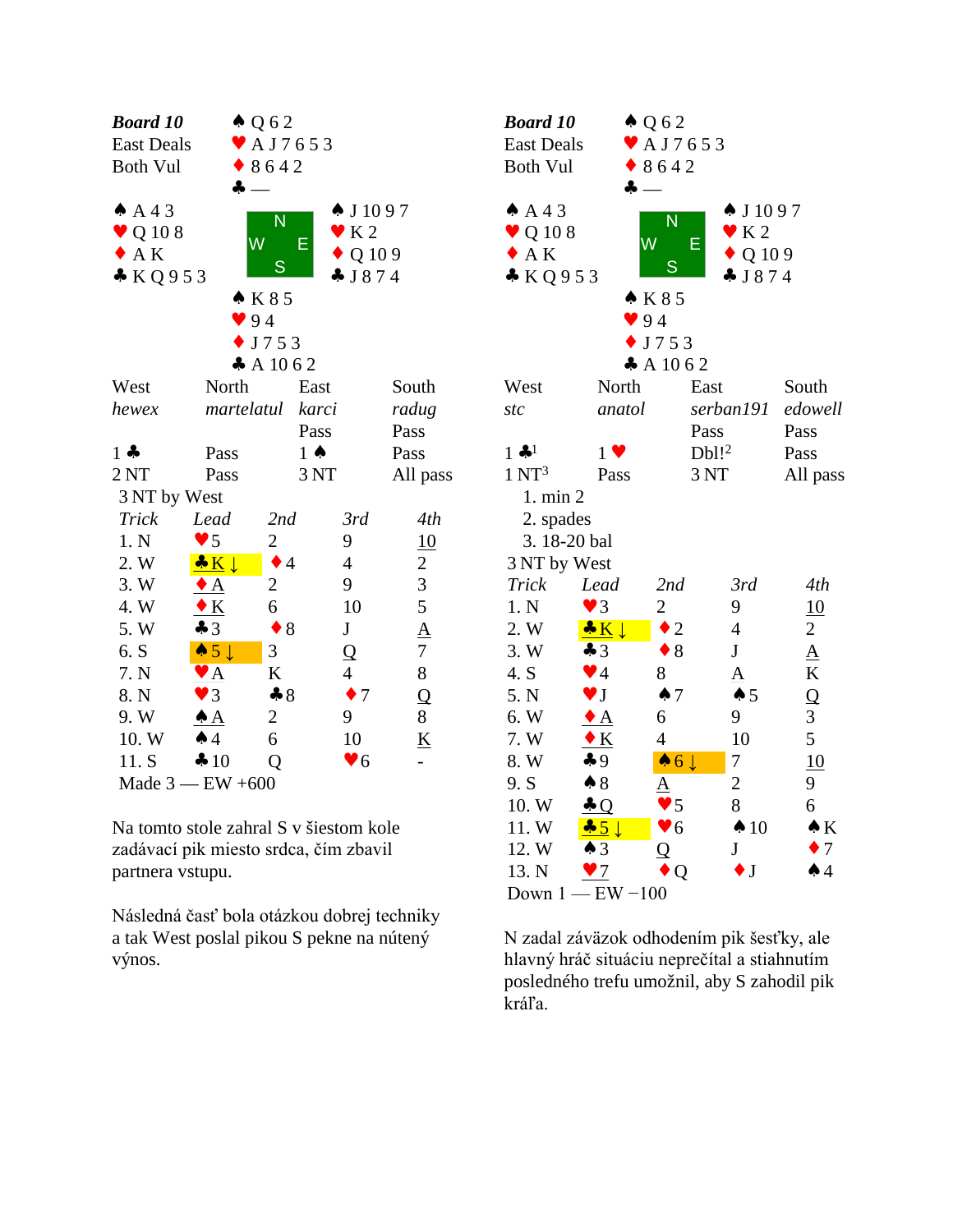



2piky ako GF s 9 bodmi nevyzerá primerane. Ak sa však použije a partner Lead: 49<br>Down 1 — EW -50<br>2piky ako GF s 9 bodmi nevyzerá<br>primerane. Ak sa však použije a partner<br>licituje 2 NT, čo je skôr minimum, tak prečo<br>hráme 3 NT, keď sila listu East je v jeho Down 1 — EW –50<br>2piky ako GF s 9 bodmi nevyzerá<br>primerane. Ak sa však použije a partner<br>licituje 2 NT, čo je skôr minimum, tak prečo<br>hráme 3 NT, keď sila listu East je v jeho<br>rozlohe? rozlohe?

Samozrejme, cesta ku štyrom srdciam alebo piatim káram nie je vôbec jednoduchá, ale tento licit nevyzerá rozumne.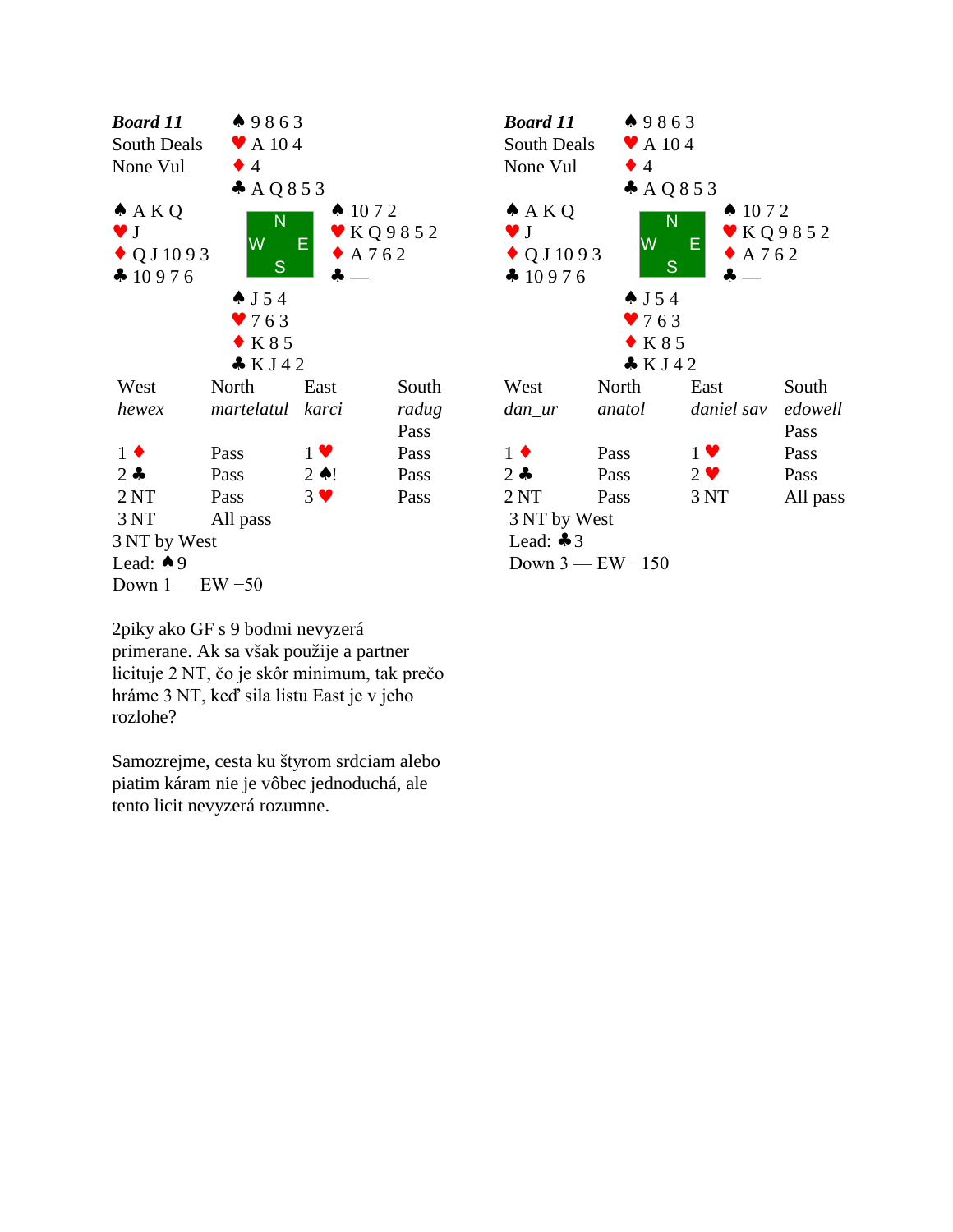

Vieme, že otvorenie 2 kára má v sebe obojstranný zničujúci potenciál. Vieme ďalej, že sa licit má viesť na farbe otvárajúceho. Preto ako po troch trefoch West pasuje, pričom 3piky by boli napriek neistým dohodám pre túto situáciu úplne jasné, tak je to doslova výsmech typu chceš vediet moju farbu? Haha, just ti ju nepoviem :).

Výsledok sa dostavil v ďalšej licitácii. Podľa Westu ukazovali 4srdcia piky, podľa E srdcia.

Ešte že šlo o slemové rozdanie, lebo ak by bol East slabší, tak by sa hrali 4 srdcia.



Keď som sa pýtal, či nemôžeme prisť na ziskovú obrany 7 trefov (za 800) a či moje 4trefy obranu neponúkajú, tak odpoveď znela nejako v duchu, že je to síce zaujímavá myšlienka, ale ja nič nemám.

Nie je prvá situácia, keď sme v družstve vynechali dobrú obranu. Samozrejme, je to ťažká situácia a nedajú sa nájsť všetky dobré obrany. Aj to sa môže stať, že obrana sa nevydarí.

Ale zároveň to chce zmenu myslenia. Súperi predsa presvedčivo vylicitovali slem (alebo inokedy hru) v druhej. Treba zahodiť bokom špekuláciu, že nevedia čo majú v karte. Ak zároveň partner ukazuje rozlohový slem a mám zaujímavý fit do jeho jednej farby, tak má cenu zlata aj keď ináč nič nemáme.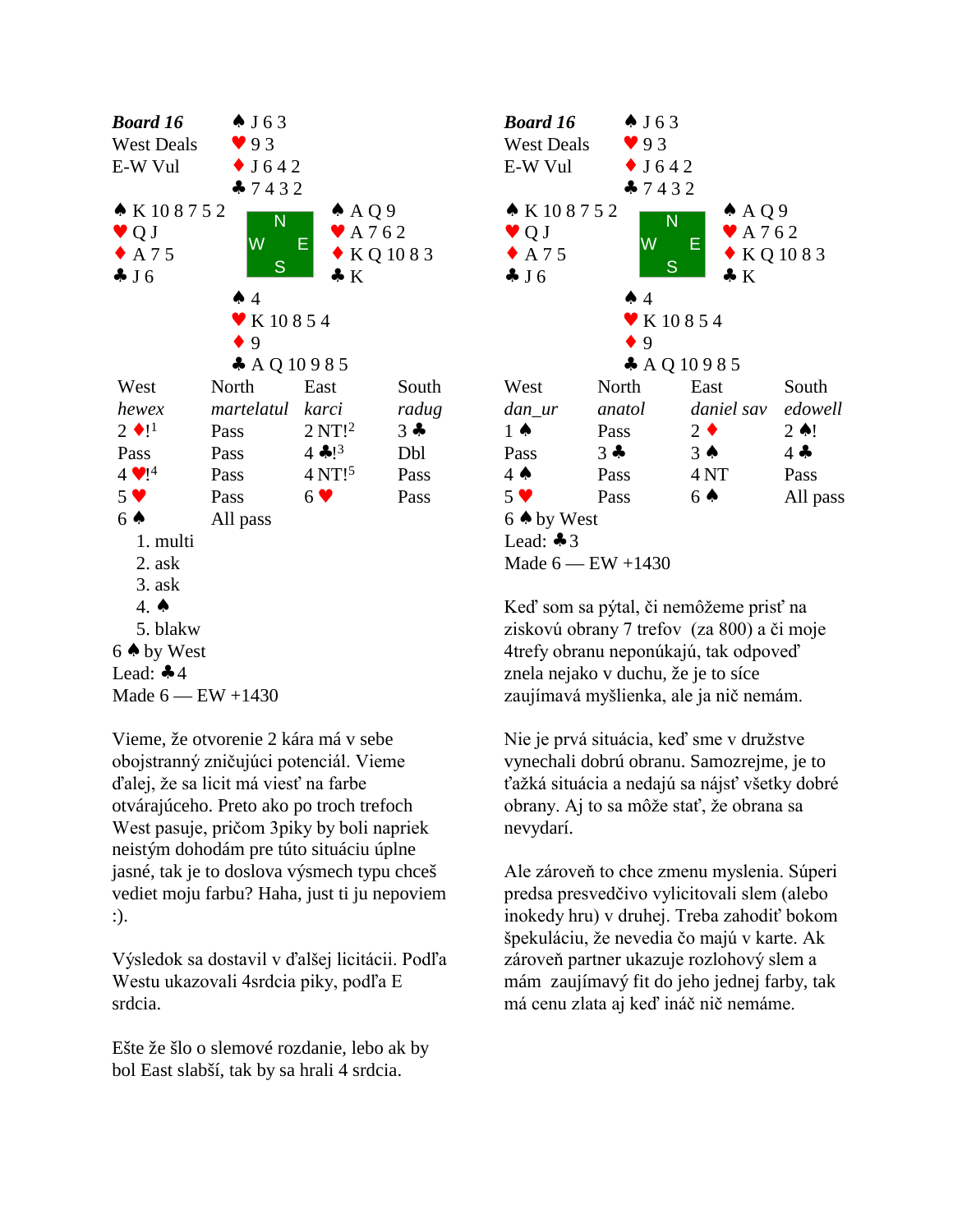| Board 17          |                           | $\triangle$ AQ               |                              |                 | <b>Boa</b>                        |
|-------------------|---------------------------|------------------------------|------------------------------|-----------------|-----------------------------------|
| North Deals       |                           | $\blacktriangleright$ AQJ432 |                              |                 | Nor                               |
| None Vul          |                           | $\bullet$ 92                 |                              |                 | Nor                               |
|                   |                           | J108                         |                              |                 |                                   |
| 49542             |                           |                              | 8763                         |                 | $\spadesuit$ 9                    |
|                   |                           | N                            | $\blacktriangleright$ K 1087 |                 |                                   |
| $\bullet$ K 8 4 3 |                           | $\overline{\textsf{W}}$      | Е<br>$\bullet$ J 10 6 5      |                 | $\bullet$ F                       |
| KQ972             |                           | S                            | 43                           |                 | $\clubsuit$ $\breve{\phantom{1}}$ |
|                   |                           | $\triangle$ K J 10           |                              |                 |                                   |
|                   |                           | 965                          |                              |                 |                                   |
|                   |                           | $\triangle$ AQ7              |                              |                 |                                   |
|                   |                           | A654                         |                              |                 |                                   |
| West              | North                     |                              | East                         | South           | We:                               |
| hewex             |                           | martelatul                   | karci                        | radug           | dan                               |
|                   | $1 \vee$                  |                              | Pass                         | $2 -$           |                                   |
| Pass              | $2 \bullet 1^1$           |                              | Pass                         | $2 \bullet$     | Pas:                              |
| Pass              | $3 -$                     |                              | Pass                         | $4 \vee$        | All                               |
| All pass          |                           |                              |                              |                 | 4 <sub>9</sub>                    |
|                   | 1. $5+H$ , no $4D$        |                              |                              |                 | Tri                               |
| 4 ♥ by North      |                           |                              |                              |                 | 1.1                               |
| Trick             | Lead                      | 2nd                          | 3rd                          | 4th             | 2.5                               |
| 1.E               | $\clubsuit$ 3             | $\overline{4}$               | $\overline{Q}$               | 8               | 3.1                               |
| 2. W              | $\clubsuit$ 2             | 10                           | $\vee$ 8                     | 5               | 4.1                               |
| 3.E               | $\bullet$ J               | $\underline{\mathbf{A}}$     | 3                            | $\overline{c}$  | 5.                                |
| 4. S              | $\spadesuit$ 10           | $\overline{2}$               | $\underline{A}$              | $\overline{3}$  | 6.                                |
| 5. N              | $\triangle Q$             | 6                            | $\underline{\mathbf{K}}$     | 9               | 7.1                               |
| 6. S              | $\clubsuit$ J             | $\overline{4}$               | $\bullet$ 9                  | 8               | 8.1                               |
| 7. S              | $\blacktriangledown$ 5    | $\spadesuit$ 5               | $\mathbf J$                  | $\underline{K}$ | 9.1                               |
| 8. E              | $\bullet$ 5               | Q                            | K                            | $\bullet$ 2     | 10.                               |
| 9. N              | $\mathbf{Y}$ $\mathbf{A}$ | 7                            | 6                            | $\clubsuit$ 7   | 11.                               |
| 10. N             | $\vee$ Q                  | 10                           | 9                            | $\bullet$ 4     | 12.                               |
|                   | Made $4 - NS +420$        |                              |                              |                 | 13.                               |

To sme tu už mali, viď výnos Eastu v rozdaní 4. Trefové prebitky Eastu pravdepodobne neprinesú žiaden dodatočný zisk. Nesieme teda káro, máme tam sled, súperi farbu nelicitovali, kde je problém?

Po trefe prišiel naspäť tref a East prebil stratový zdvih hlavného hráča (ani iná obrana teoreticky neporáža, ale zohrávka nie je vôbec jednoduchá). Takto však nebolo ďalej čo riešiť. Tref späť je pritom logický lebo West nemôže tušiť, že partner chce nelogicky prebíjať od tromfových zdvihov.

| <b>Board 17</b>              |                         | $\triangle$ A Q              |                                                                         |                                  |  |
|------------------------------|-------------------------|------------------------------|-------------------------------------------------------------------------|----------------------------------|--|
| North Deals                  |                         | $\blacktriangleright$ AQJ432 |                                                                         |                                  |  |
| None Vul                     | $\bullet$ 92            |                              |                                                                         |                                  |  |
|                              |                         | J108                         |                                                                         |                                  |  |
| 49542<br>K843<br>* KQ972     | W                       | N<br>Е<br>S                  | $* 8763$<br>$\blacktriangleright$ K 10 8 7<br>J 10 6 5<br>$\clubsuit$ 3 |                                  |  |
|                              |                         | $\triangle$ K J 10           |                                                                         |                                  |  |
|                              |                         | 965                          |                                                                         |                                  |  |
|                              |                         | $\triangle$ AQ7              |                                                                         |                                  |  |
|                              |                         | A654                         |                                                                         |                                  |  |
| West                         | North                   | East                         |                                                                         | South                            |  |
| dan_ur                       | anatol                  |                              | daniel sav                                                              | edowell                          |  |
|                              | $1 \vee$<br>$2 \bullet$ | Pass                         |                                                                         | $2 - 1$                          |  |
| Pass                         |                         | Pass                         |                                                                         | $4$ $\blacktriangledown$         |  |
| All pass                     |                         |                              |                                                                         |                                  |  |
| 4 V by North<br><b>Trick</b> | Lead                    | 2nd                          | 3rd                                                                     | 4th                              |  |
| 1.E                          | $\bullet$ J             |                              | $\overline{4}$                                                          |                                  |  |
| 2. S                         | $\bullet$ 5             | $\underline{A}$<br>47        |                                                                         | $\overline{c}$<br>$\overline{7}$ |  |
| 3. N                         | $\clubsuit$ $\bf{A}$    | 6                            | $\Delta$<br>10                                                          | 5                                |  |
| 4. N                         | $\triangle Q$           | 3                            | $\underline{\mathbf{K}}$                                                | $\overline{c}$                   |  |
| 5. S                         | $\clubsuit$ $J$         | 9                            | $\bullet$ 9                                                             | $\overline{7}$                   |  |
| 6. S                         | $\vee 6\downarrow$      | 3<br>$\blacklozenge$         | Q                                                                       | $\underline{\mathbf{K}}$         |  |
| 7. E                         | $\blacktriangledown 10$ | 9                            | 8 <sup>1</sup>                                                          | $\underline{\mathbf{J}}$         |  |
| 8. N                         | 410                     | 3                            | 4                                                                       | Q                                |  |
| 9. W                         | $\spadesuit$ 4          | $\blacktriangledown$ 4       | 8                                                                       | 45                               |  |
| 10. N                        | $\blacktriangledown$ 3  | $\underline{8}$              | $\clubsuit$ 6                                                           | $\clubsuit$ 2                    |  |
| 11. E                        | $\blacklozenge$ 10      | 7                            | K                                                                       | $\vee$ 2                         |  |
| 12. N                        | $\clubsuit 8$           | $\bullet$ 5                  | $\Delta$                                                                | 9                                |  |
| 13. S                        | $\bullet$ Q             | $\clubsuit K$                | ÷J                                                                      | 6                                |  |
| Made 4 -                     | $-$ NS $+420$           |                              |                                                                         |                                  |  |

Po káro výnose nie je možné záväzok prakticky splniť. Splniť sa dá len double dummy, musí sa hrať malý tref spod esa v šiestom zdvihu miesto srdca.

Avšak keď West zahodil v siedmom zdvihu káro, nádej na splnenie záväzku oživla.

Koncovka bola satisfakciou pre hráča, ktorý počíta rozlohy. N spočítal rozlohu, a tak vedel, že káro kráľ je singl. Tromfom brilantne poslal East v desiatom zdvihu na nucák, ten musel zahrať káro, zo stola išla malá a káro dáma vyrástla na desiaty zdvih.